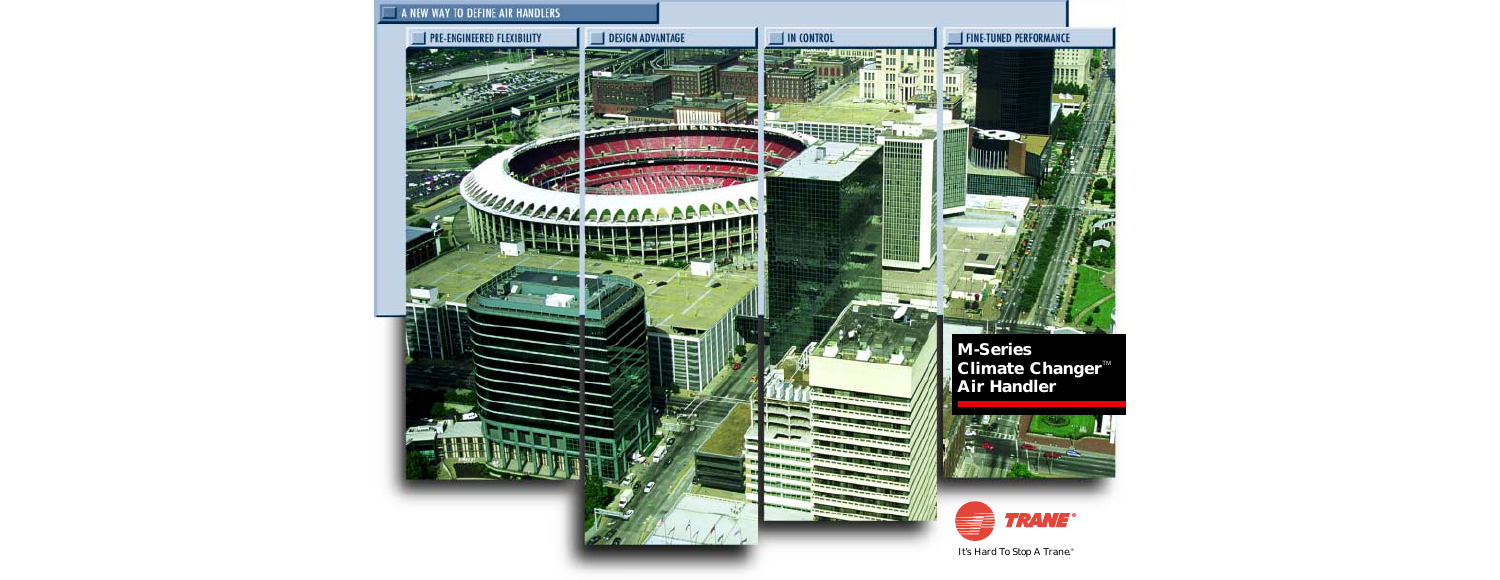

Ü.



# **M-Series Climate Changer Air Handler**

Trane revolutionized the air-handling industry with it's modular, post-andpanel design. Today, Trane continues the evolution of the air handler with the introduction of the M-Series Climate Changer air handler–one of the tightest, most flexible, preengineered air handlers on the market.



#### **Pre-Engineered Flexibility**

At Trane, we recognize your need for an air handler with proven performance, competitive pricing, and the best delivery cycles in the industry. We provide that with our pre-engineered M-Series air handlers, in sizes 3 to 120, ranging from 1500 cfm to 60,000 cfm. We also recognize the fact that there are times your project calls for all that, and more. In the majority of cases, the flexibility of the M-Series air handler can address your unique job requirements without having to pay for a full custom-built unit.

### Design Advantage

Before our engineers began designing the M-Series air handler, they listened. They asked building owners, engineers and contractors what design features they needed in an air hander. Sturdy, flexible, tight, efficient, cleanable and serviceable were some of the words they heard. Our experienced engineers looked at ever panel, every screw, every door, every channel, and every seal to see how they could make it sturdier, more flexible, tighter, more efficient, easier to clean and easier to service. Thus, the M-Series air handler evolved.

#### In Control

To ensure the most efficient performance from your comfort system, the M-Series air handler provides a complete factory-installed controls package, including end devices and open-protocol controllers. Factoryengineered and installed controls mean immediate and reliable operation, simplifying job-site coordination, reducing expenses, and minimizing risks. Factory mounting assures control components are properly selected, sized, and tested.

### Fine-Tuned Performance

Trane continues to raise the standard at every opportunity. Today's air-handling market is far different than it was just a few years ago. Demands have changed from a basic air handler to a series of customizable, highly efficient modules, delivered on time and at a competitive price. The M-Series unit provides this, and more. The M-Series air handler is designed to meet the highest indoor air quality and performance standards, while maximizing operational efficiency.

**Before the Trane name went on this M-Series air handler, we asked our customers what they needed—**

**then we built it.**



### FINE-TUNED PERFORMANCE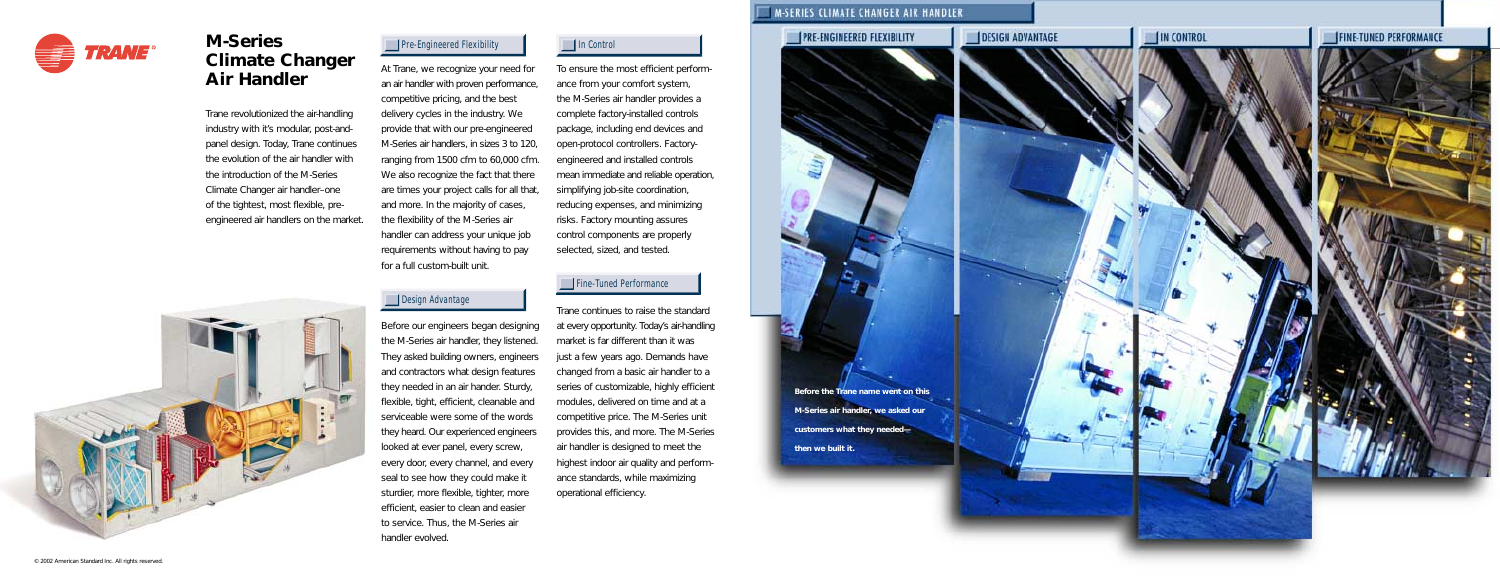## **PRE-ENGINEERED FLEXIBILITY**

### **Building Blocks**

■ As building loads change, new technologies emerge, and codes and standards are revised, the need for change is inevitable. With its building-block design, the M-Series air handler readily lends itself to the special needs of the renovation, retrofit and replacement markets. The unit can be shipped in small shipping splits that can be easily moved into the tight spaces of existing buildings.



- You can choose from a wide range of standard and custom-engineered modules in sizes 3 to 120—1500 to 60,000 cfm—and arrange them in any number of configurations to meet your application and space requirements.
- Two new sizes have been added to Trane's family of air handlers–size 57 and size 120. Size 57 allows you to meet more precise capacity requirements without oversizing the unit. Size 120 is the only pre-engineered unit of that capacity in the industry. This gives you a custom alternative– at a published price and delivery cycle.
- The post-and-panel construction that has been the foundation of our air-handling

units makes it easy to stack modules, reducing the unit footprint. The structural integrity remains intact, even when the panels are removed. Even coil modules can be stacked. For tight mechanical rooms, stacking is an advantageous solution. **Building Blocks** Fluit Building Blocks Fluit Building Blocks Fluit Building Blocks Fluit Building Blocks Fluit Building Blocks Fluit Building Blocks Fluit Building Blocks Fluit Building Blocks Fluit Building Blocks Fluit

The M-Series air handler design adopts a building-block approach that let's you tailor the unit to meet your job requirements:

- Fans are available for a variety of unit sizes in FC, BC, AF, AF plenums, and vaneaxial fans for quiet applica- tions. Our extensive array of fan types and options lets you select the exact fan you need to meet capacity. This allows you to optimize the fan to best fit not only the airflow and static pressure requirements, but also the acoustical, efficiency, and discharge requirements. Variable-frequency drives for modulation in variable-air-volume systems gives you even more precision.
- Fine-tune your performance with our broad coil offering. The variety of types, sizes, arrangements, and materials gives you an almost infinite choice when selecting a coil

**RAISES THE STANDARD IN THE A I R - H ANDLING I NDUSTRY WITH THE CUSTOM DESIGN AND FLEXIBILITY OF THE**

**T RANE ONCE AGAIN M-S ERIES A I R H ANDLER .** 



Component flexibility is one of the key strengths of the M-Series air handler, and a key reason Trane continues to be the market leader in the centralstation air-handling market.

**The wide variety of M-Series air handler fan types and options lets you select the exact fan you need to meet capacity and optimize acoustical, efficiency and discharge requirements.**



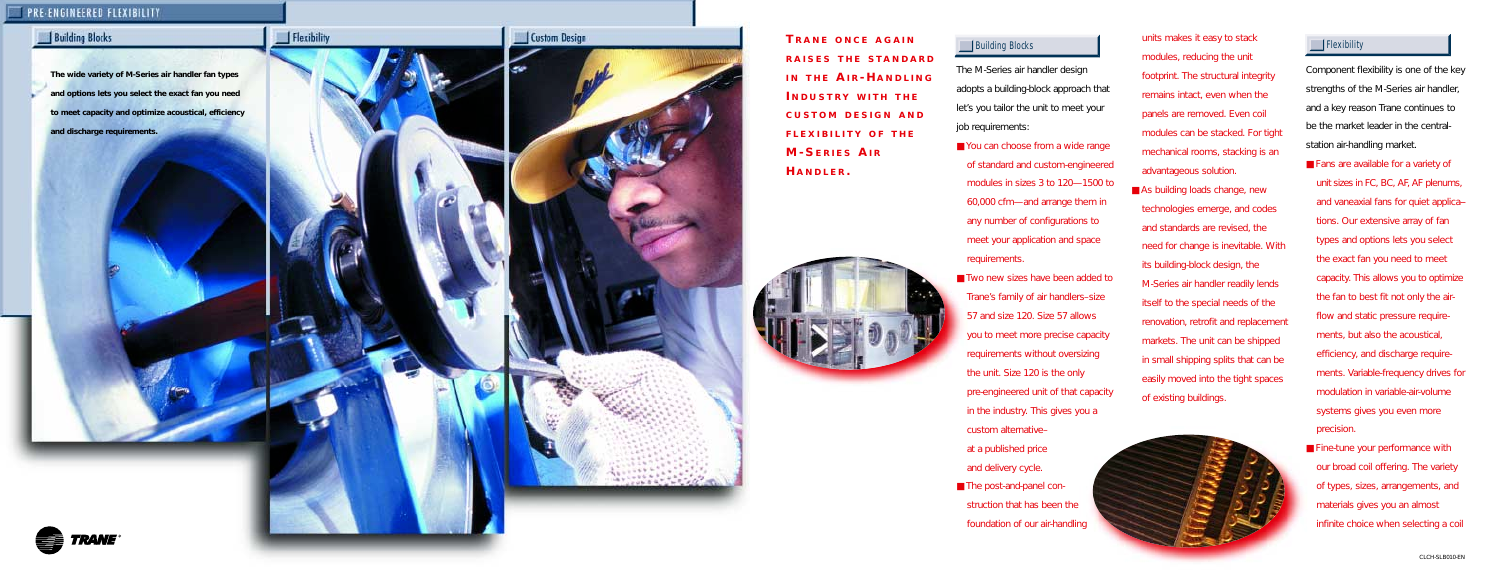for optimum pres-

sure drop and

capacity

■ Heavy-duty

requirements.

doors are symmetrically mounted with a removable hinge pin and interchangeable hardware. If an unexpected obstruction in the mechanical room prevents the door from fully opening, the door can be easily adjusted from a right-hand to a left-hand opening in the field.

## PRE-ENGINEERED FLEXIBILITY



■ Given the ever-increasing need to address indoor air quality, M-Series air handler filter options provide solutions for most applications. One of those options is a pre-filter, high efficiency filter combination in a compact area.

While several air-handling manufacturers offer some custom features, most find it difficult to incorporate **Custom Design** 



■ HEPA filters ■ Integral face-and-bypass coils

- Humidifiers
- Electric heat

those features into their standard

cataloged unit. This leads to increased

costs and extended lead times, as

well as untested performance results.

At Trane, we've engineered custom

solutions that allow you to address special demands, without the cost

and lead times

■ Vaneaxial fans

associated with custom units—and

provide tested performance you can

depend on. Typical custom options offered by our competitors are stan-

dard designs in the M-Series air

handler, including:

We also offer some pre-engineered custom solutions that your local Trane sales engineer can select for your

specific application. While these custom options are dependent on the application, our pre-engineering work ensures proven performance and dependability. Some of those custom solutions are:

- Energy wheels
- Silencers
- Air-to-air, fixed-plate heat exchangers
- Custom-length modules
- Gas heat





## Custom Design

**Our Demand Flow® manufacturing processes allow us greater flexibility on the production line, providing you with the industry's best, most consistent delivery cycles.**

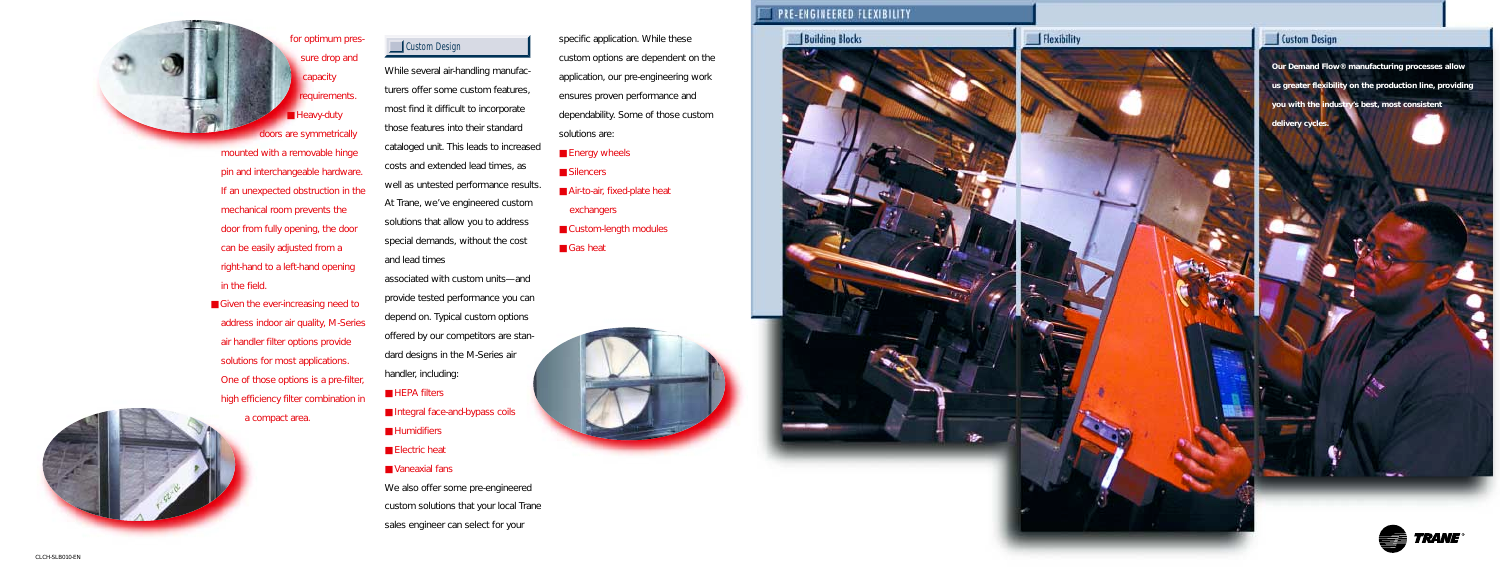**TO BE ONE OF THE PLACE . Y OU CAN COUNT ON T RANE**

**T H E M-S ERIES A I R H ANDLER IS DESIGNED STURDIEST , TIGHTEST , MOST SERVICEABLE UNITS IN THE MARKET-**



### Robust Construction

Key to the M-Series air-handler flexibility is the structural integrity of its G90 galvanized-steel, post-and-panel construction. This allows stacking even coil modules—in a variety of space-saving configurations.

■ Panels are designed with a hemmed edge, creating four times greater edge stiffness than a typical single-layer panel. This provides more rigidity, while enhancing the unit's appearance. ■ Flush-mounted doors, with concealed gasketing on the inside edge of the door, gives a cleaner appearance and makes it much less likely that the gasketing will be damaged over time.

### **Tight Design**

■ By combining several manufacturing processes into a single machining operation, the M-Series unit has

To ensure the highest efficiency and performance, the M-Series air handler is designed to minimize gaps and thermal circuit pathways in the unit:

■ Solid-surface end caps lessen potential leakage paths and produce a tight seal against the channel.

### Serviceability/Cleanability

extremely tight tolerances where the panels meet.

- In addition to adding strength, the hemmed edges of the engineered panels create a consistent sealing surface, ensuring even gasket compression along the entire length of the panel, without over compression at the fasteners. This helps maintain a tight panel seal and eliminates potential air leakage paths.
- A wide strip covers the channels and overlaps the panels on either side. The gasketing material at the channels and between modules offers an effective thermal barrier and reduces air gaps at these points.
- Gasketing on the inside edge of the flush-mounted access door fits tightly against the integral threshold to maintain a tight seal.
- Inward-opening doors for positivepressure applications promote a tight seal between the door and the doorframe.
- Door handles and hinges are
- Fully removable panels, full-size access doors, and access sections in 11- to 96-inch lengths make maintenance and cleaning easier.
- Smooth, cleanable interior double-wall surfaces helps achieve optimal indoor air quality.
- Coils are raised up out of the drain pan to make all coils removable from the side and provide easier access to the drain pan for cleaning.
- Drain pans that extend beyond the cooling coil and allow for periodic cleaning are standard options.
- When piping or wiring restricts access, doors are easily removed, by pulling the hinge pins.

surface-mounted. They do not pierce the casing, eliminating a potential leakage path.

The M-Series air handler is designed for trouble-free maintenance and cleanability:

### **DESIGN INTEGRITY**

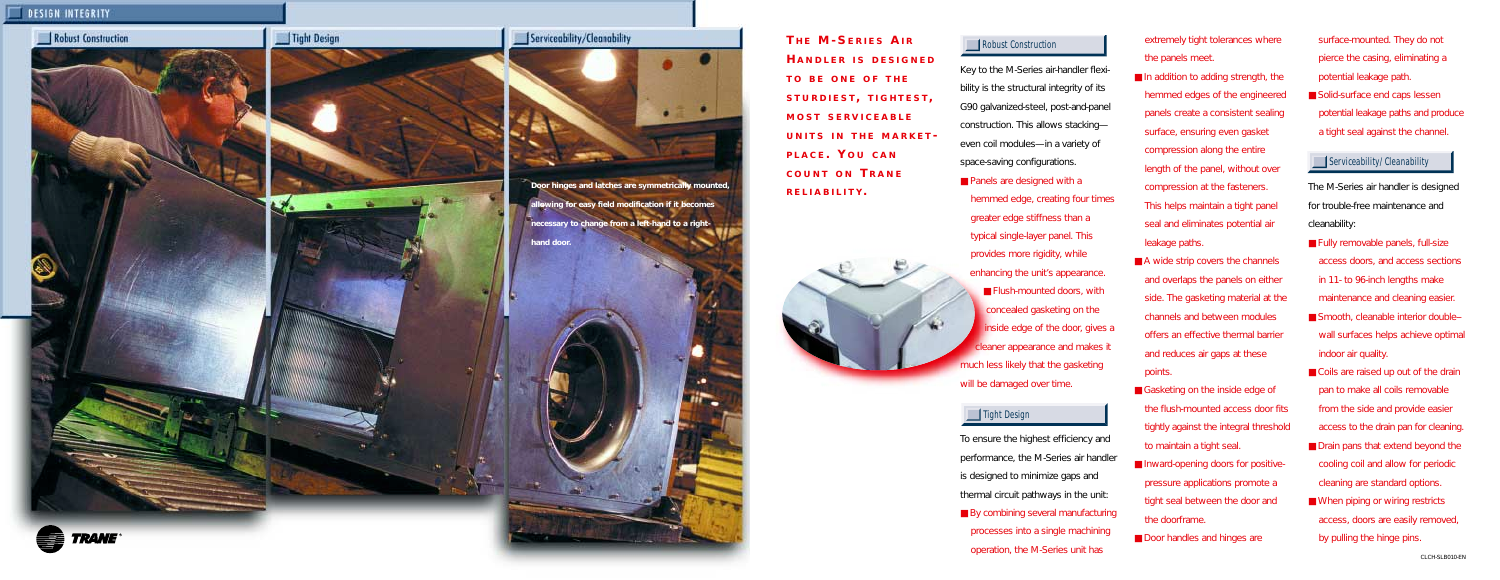## **IN CONTROL**

# **M-SERIES AIR HANDLERS OFFER YOU ONE OF THE MOST COMPREHENSIVE FACTORY - PACKAGED CONTROLS SYSTEMS AVAILABLE , FROM END DEVICES TO TOTAL SYS - TEM INTEGRATION , WITH INDUSTRY - STANDARD OPEN PROTOCOLS .**



#### Factory-Engineered and **Installed Controls**

- on the M-Series air handler are:
- Combination starter/disconnects
- Variable-frequency drives
- Control valves
- Sensors

Controls can be mounted on the M-Series production line, alleviating additional lead-time for installation. Factory-installation simplifies jobsite coordination, minimizes risks, and provides single-source responsibility. Wiring for the M-Series air handler is done with ribbon cables bringing the end-device wiring back to the controller or a terminal strip. Ribbon cables are attached to the internal upper edge of the module to protect them from damage. In every module, the ribbon cables have snap-together connectors on each end to enable easy connection and separation of the modules, regardless of the designated shipping splits. Some of the end devices available

- The Tracer<sup>™</sup> AH540 air-handler controller is a value-priced, factorywired, -configured, -tested, and -mounted LonTalk® controller available for predefined air-handling functions. Because this controller is configured at the factory, it does not require field programming, enabling a quicker startup. Each point is pre-assigned a specific task.
- The MP580 air-handler controller is a factory-wired, -tested, and -mounted graphically programmable LonTalk® controller. A combination of up to 36 inputs and outputs is available. A user display and time clock are also available for standalone applications.

#### **Total System Integration**

The M-Series unit offers air-handler controllers to meet system design requirements and budget restraints. The controllers are LonMark® certified to be interoperable with other LonMark certified devices:

■ Full integration into Trane's Integrated Comfort™ system (ICS) gives you all the benefits of factoryinstalled controls and links the air handler to the Tracer Summit™ building management system. This ensures maximum operating efficiency for each building subsystem. As part of ICS, Trane controls packages provide industrystandard, open protocols with BACnet® and LonTalk®, allowing full two-way communication to tie in to existing equipment and systems.



Full system integration is another key component of the flexibility of the M-Series air handler. Trane air handlers are designed for compatibility with your system.

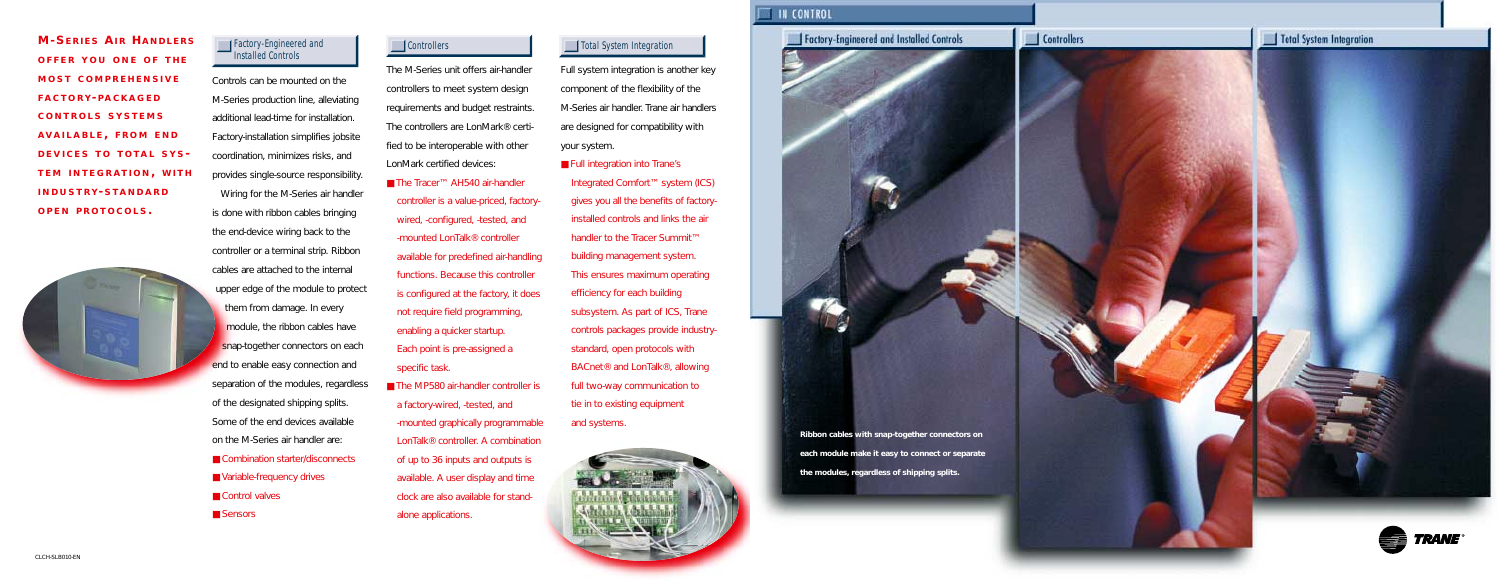Trane's airflow-monitoring solution, the Traq damper, allows direct measurement and control of outdoor and/or return airflow. The Traq damper requires significantly less straight duct than traditional airflow-monitoring stations. When applied as part of ICS with the Tracer Summit building automation system, ventilation airflow

■ Trane has developed a unique high-efficiency fin surface that allows face velocities in excess of

can be controlled dynamically and documented to verify compliance with ASHRAE Standard 62.1. Key benefits of the Traq damper include:

- Accurate measurement down to 15 percent airflow
- Auto-calibration
- Temperature compensation

#### Operating Efficiency

- The ability to choose the exact number of fins per foot of coil surface allows heat transfer and air-pressure-drop performance to be tuned to specifically meet project needs.
- The wide array of fan options lets you choose the right fan for the application.
- Factory-engineered, -mounted, and -tested controls provide the added



**H ANDLER TO MEET YOU NEED , MORE EFFI CIENTLY, MORE OFTEN BY USING A SMALLER UNIT.** 



Trane's EarthWise™ system is a design philosophy that uses low flow rate and low temperature on both the waterside and airside, along with high-efficiency equipment. Along with reducing emissions, it also reduces first cost, lowers operating costs, and improves the acoustical characteristics and comfort of the HVAC system. Low-temperature, low-flow systems can challenge conventional cataloged air-handling units. The flexibility of the Trane M-Series air handler makes it ideally suited for low temperature applications:

625 fpm without moisture carryover. The fins have been engineered and tested to meet these higher face velocities at a given set of design conditions. This allows you to utilize the latest in airside heat transfer to further improve the efficiency of the overall system.

## **FINE-TUNED PERFORMANCE**



**exact capacity you need. Trane manufactures coils with fin spacing between 72 and 168 fins per foot.**

**Y OU CAN FINE TUNE THE PERFORMANCE OF YOUR M-S ERIES A I R THE EXACT CAPACITY RELIABLY, AND MORE**

#### Coil Capacity

Most coil manufacturers offer a fixedfin series coil, giving you six to eight options from which to choose. Trane manufactures coils with fin spacing between 72 and 168 fins per foot for both our energy-efficient and highefficiency fin types. This allows you to select the exact capacity you need to meet the psychometric conditions required for your building load. By getting the exact capacity you need, you won't pay the air-pressure drop penalty associated with fixed-fin series coils, and you won't pay for more coil than you actually need.

#### Traq™ Dampers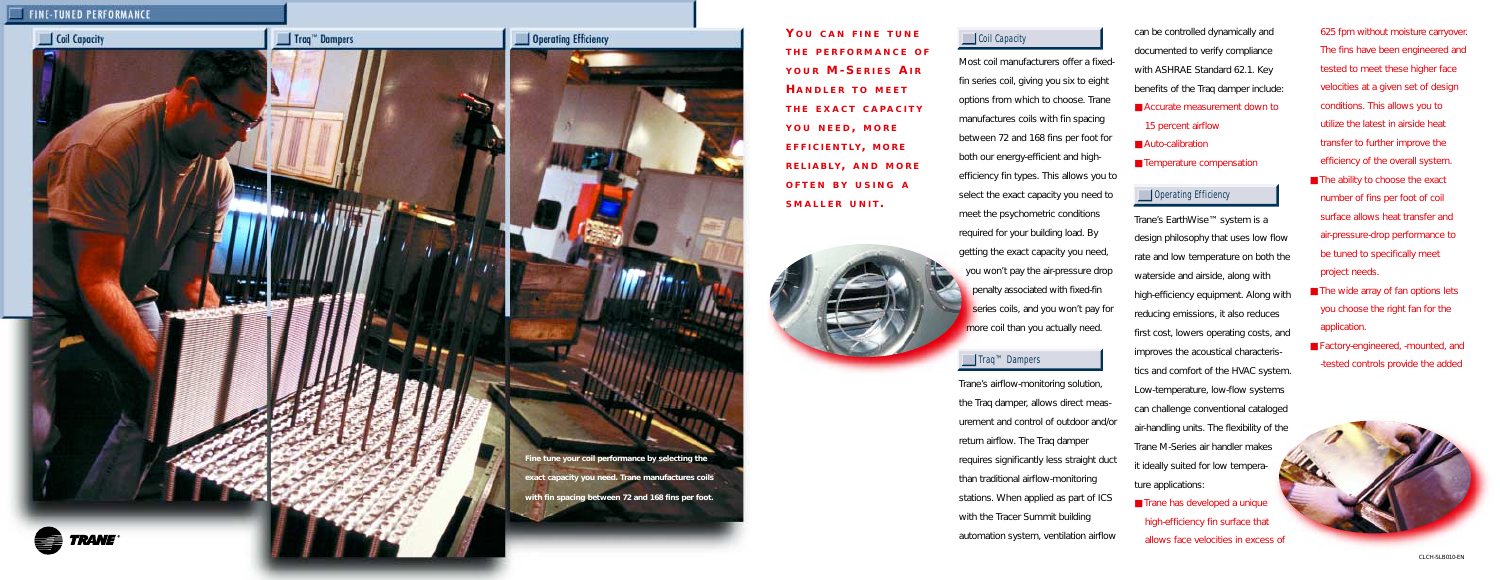**I NDUSTRY CERTIFICA - TIONS , I N - HOUSE QUALITY AUDITS , AND STRINGENT TESTING OF EVERY UNIT IS JUST PART OF THE STRENGTH BEHIND THE T RANE NAME .**



assurance that the airside sensors and sequences meet your requirements.

■ Further system enhancements can be made by taking advantage of the latest controls technology with fan pressurization control (required in most variable-air-volume systems per ASHRAE Standard 90.1) and/or resetting the outside air damper based upon equation 6.1 per ASHRAE Standard 62.

- Before the Trane name goes on the M-Series air handler, every aspect of design and performance is thoroughly tested, ensuring that our customers get a reliable unit with proven, tested dependability. Quality is built into every air-handling unit. ■ M-Series units are performance-
- tested in accordance with ARI Standard 430. Unlike other rating methods that check fan performance alone, this certification process evaluates the entire air handler on the basis of airflow,
- One hundred percent of our heating and cooling coils are tested before they leave our plant, and they are certified with ARI Standard 410 to assure they deliver published performance. ■ ARI Standard 1060 is a certification standard for airside energy recovery components. Certified ARI performance is third-party assurance that your M-Series energy-recovery components will perform as predicted.
- ARI Standard 260 is the first ducted air-handler sound rating procedure. It provides engineers with better, more accurate, ducted sound power levels so that they can design quieter, more cost-effective comfort systems. Trane M-Series units are all rated per ARI Standard 260.
- Our manufacturing process employs a system of "total quality checks" and verifications at each workstation to ensure consistent quality. With the implementation of

static pressure, fan speed, and brake horsepower.

- Certification by the International Standardization Organization (ISO) ensures that an organization can consistently deliver a product or service that meets the customer's contractual requirements by following documented processes. Having the quality management system of our manufacturing plant ISO 9001-certified directly benefits Trane customers because our continuous process improvements enable faster ship cycles and improve product quality.
- The Canadian Registration Number (CRN) is given to companies that comply with Canada's Technical Safety Standards Act concerning pressure testing of any vessel. In Trane air-handling systems, the CRN applies to coils. The M-Series unit has earned a CRN for its coil offering.

## **FINE-TUNED PERFORMANCE**

## Coil Capacity

### **Tested Performance,** Proven Quality

Demand Flow® technology, we can better serve you by providing greater product flexibility, everimproving product quality, and shorter manufacturing cycles.

**The M-Series air handler is designed for years of trouble-free operation. Inspired by decades of success in the air-handling industry, we've engineered a new way to define air handlers the M-Series Climate Changer air handler.**